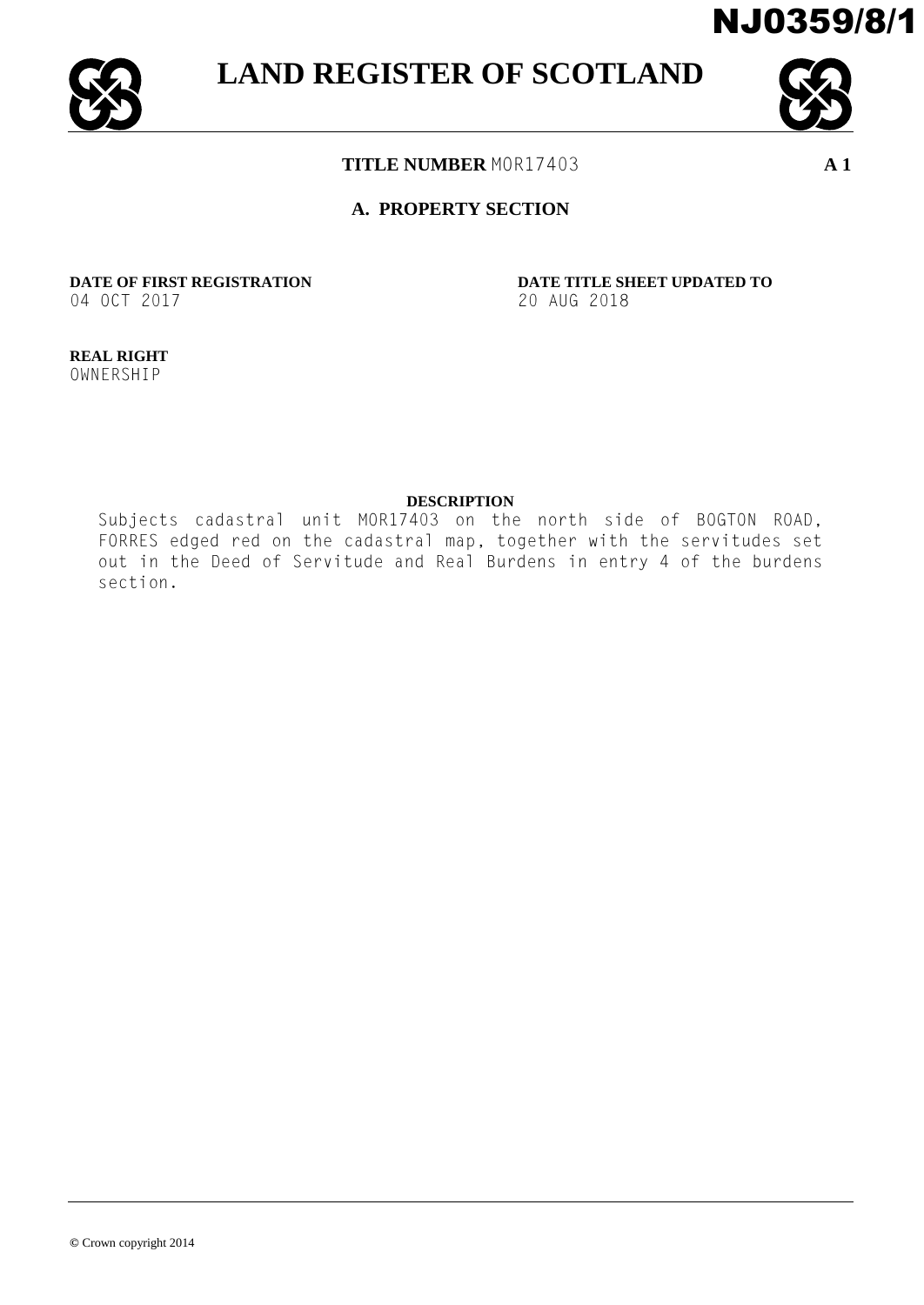

**NO**



**TITLE NUMBER** MOR17403 **B 1**

# **B. PROPRIETORSHIP SECTION**

#### **ENTRY PROPRIETOR**

1 SCOTTISH WATER a body corporate established under the Water Industry (Scotland) Act 2002 and having its Principal Office at Castle House, 6 Castle Drive, Dunfermline, Fife KY11 8GG.

**DATE OF REGISTRATION** 04 OCT 2017

**CONSIDERATION** Not Applicable **DATE OF ENTRY**

Note: The Date of Entry field is intentionally blank.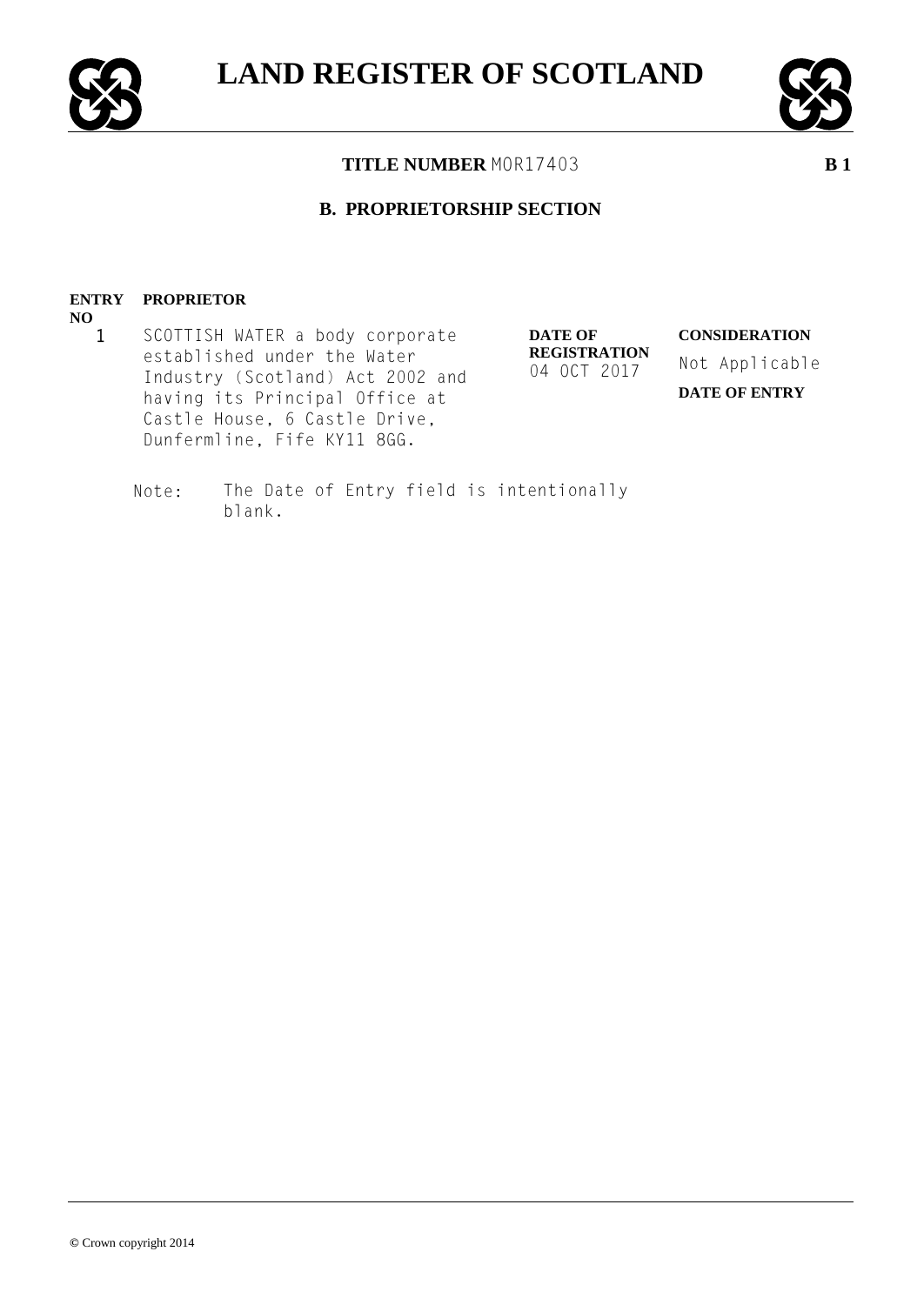



# **C. SECURITIES SECTION**

**ENTRY NO**

No Entry

**SPECIFICATION DATE OF** 

**REGISTRATION**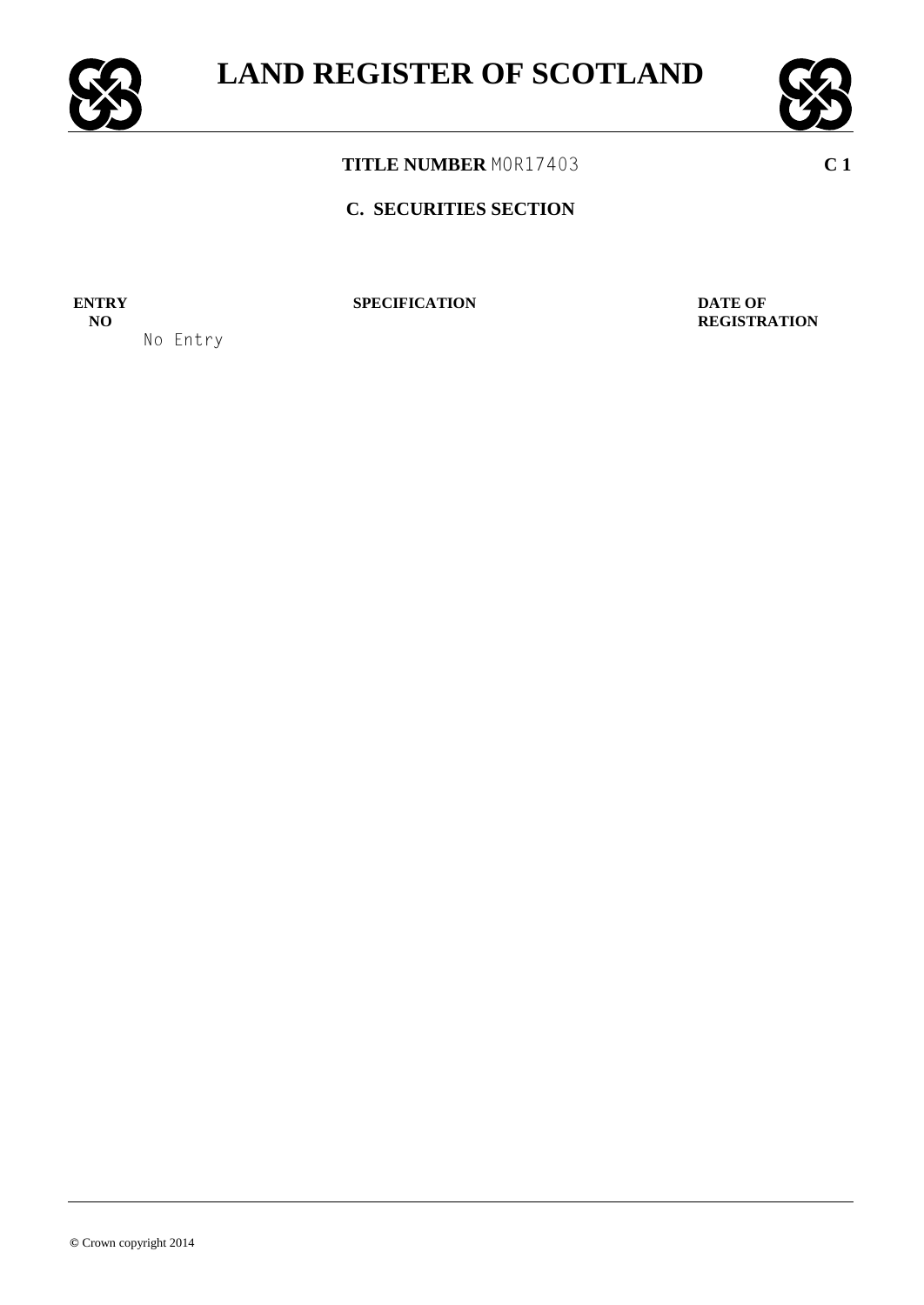



#### **D. BURDENS SECTION**

#### **ENTRY**

**NO**

#### **SPECIFICATION**

1 Disposition by Trustees of Alexander Edward to Trustees of Thomas and William Christie, recorded G.R.S. (Moray) 3 Mar. 1954, of 12 acres 2 roods 38 poles 28 square yards at lands of Sanquhar, contains the following burden:

Declaring that our said disponees shall relieve us as Trustees foresaid of all obligations in connection with the erection and maintenance of the fences on the boundaries or of the subjects hereby disponed.

2 Grant of Servitude containing Disposition by Trustees for the Firm of Thomas and William Christie to British Gas Corporation, recorded G.R.S. (Moray) 1 Dec. 1975, of servitude right and tolerance of laying down, constructing, inspecting, maintaining, protecting, using, replacing and removing or rendering unusable a main or pipe for the transmission or storage of gas or other materials connected with the exercise and performance of the functions of the Corporation and all necessary apparatus ancillary thereto, contains the following burdens:

(First) In exercising the servitude hereby granted the Corporation shall take all reasonable precautions to avoid obstruction to or interference with the use of the said lands and damage and injury thereto:

(Second) The Corporation shell so far as reasonably practicable and so long as the said works are used for or in connection with the transmission or storage or gas or other materials as aforesaid keep the said works in proper repair and condition and upon abandonment of the said works or any part thereof, notification whereof shall be given to us by the Corporation, render the same permanently safe and on so doing the servitude right hereby granted shall be deemed to be discharged the Corporation thereafter having no rights or obligations in respect of the said works or part thereof in the said lands:

(Third) The Corporation shall keep us indemnified against all actions, claims or demands arising by reason of the exercise of the servitude hereby granted or any failure to keep the said works in proper repair and condition as aforesaid (excepting any such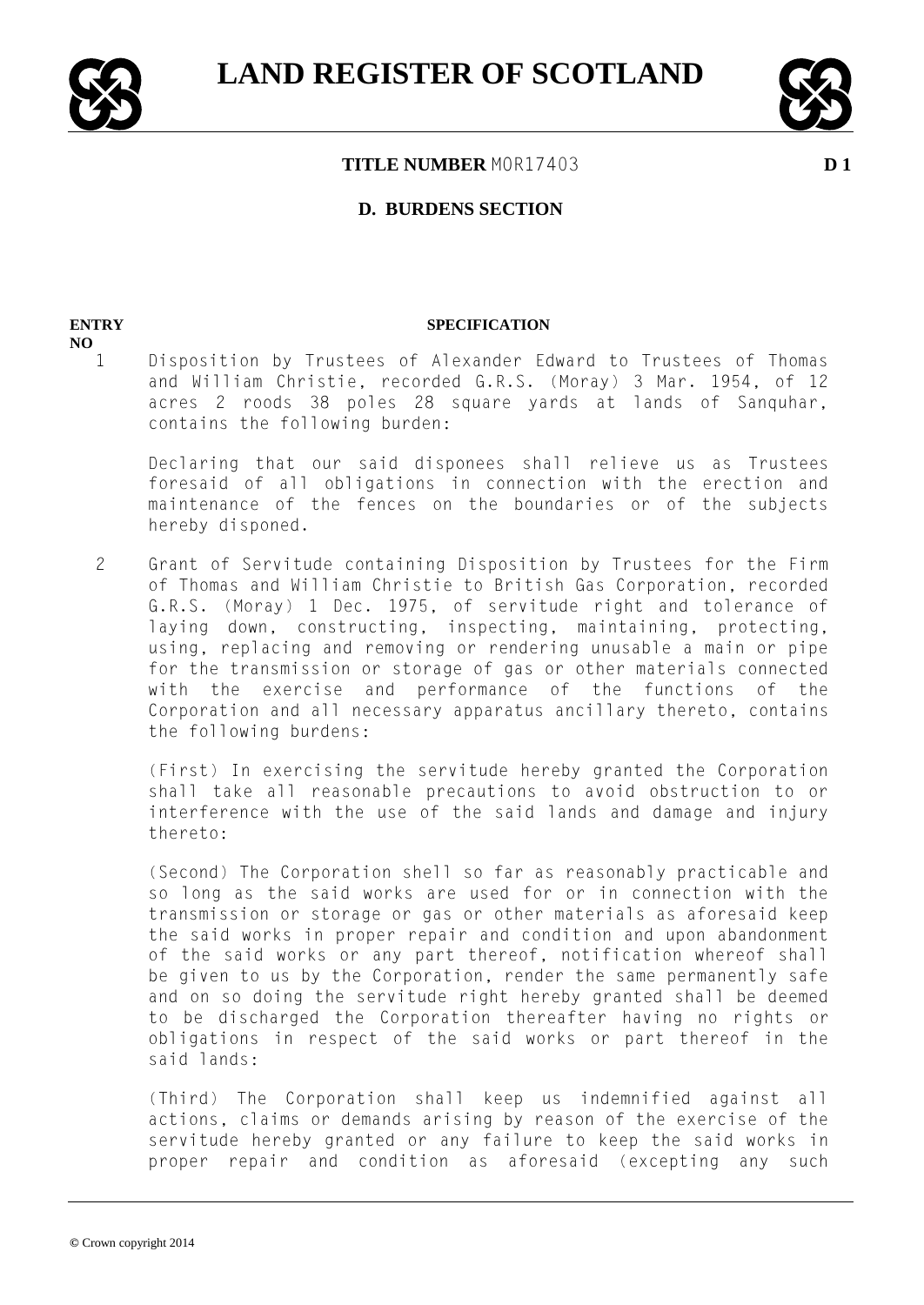



### **D. BURDENS SECTION**

actions, claims or demands as may be occasioned by the negligent or wrongful act of us or our servants or agents) provided that we shall not settle or compromise any such actions, demands or claims as are referred to herein without the prior consent of the Corporation:

(Fourth) The Corporation shall so far as reasonably practicable make good all damage or injury to the said lands caused by the exercise by the Corporation of the servitude hereby granted and shall make full compensation to us in respect of any such damage or injury in so far as the sane shall not have been made good as aforesaid:

(Fifth) The Corporation shall keep us indemnified against all loss damage claims demands costs and expenses which may arise or be incurred by virtue of any damage or destruction of the main car pipe aforesaid or any apparatus or equipment attached thereto or used in connection therewith or any escape of any gas or other Material whatsoever free the said main or pipe or any such apparatus or equipment as aforesaid where such damage destruction or escape is caused by the acts or omissions of any person other than us or our servants or agents provided that we shall not settle or compromise any such claims or demand as are referred to herein without the consent of the Corporation:

(Sixth) The Corporation shall pay all public rates which may be imposed in respect of the said works or the servitude hereby granted:

(Seventh) If any interference with or disturbance of the functioning of any drain

oar drainage system in on or under the said lands can be shown by us to have been caused by the laying of any main or pipe in the exercise of the servitude hereby granted then the Corporation shall so far as reasonably practicable make good any damage or injury thereby caused and shall make compensation to us in respect thereof in so far as the same shall not have been made good as aforesaid:

(Eighth) The conditions hereinbefore contained shall have effect subject to the statutory provisions substituted by Part II of the Mines (Working Facilities and Support) Act 1923 for Sections 71 to 76 of the Railway Clauses Consolidation (Scotland) Act 1845 which are deemed to be incorporated herein and shall be construed as if the references therein to the Mine Owner were references to us and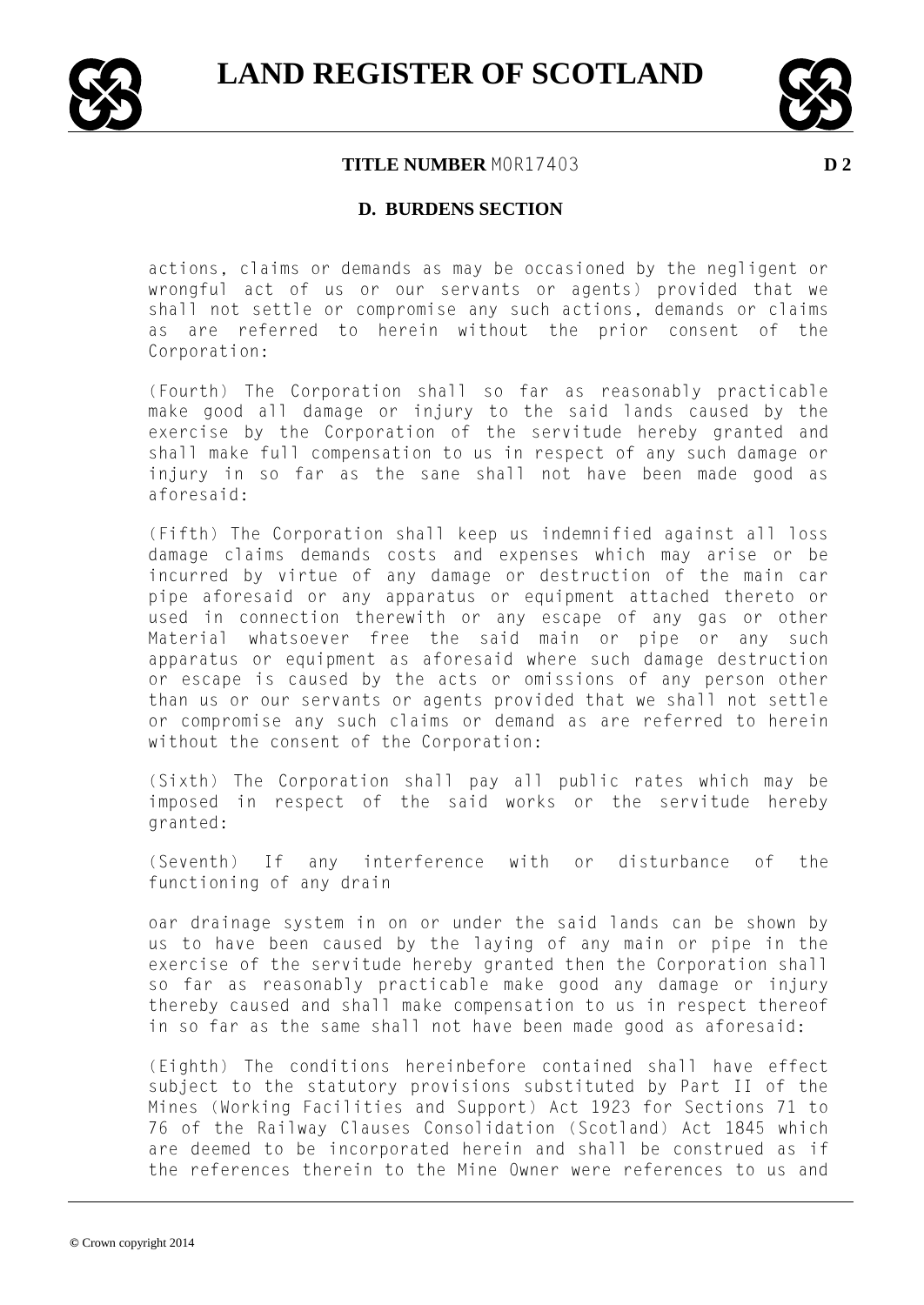



### **D. BURDENS SECTION**

as if references to the Company were references to the Corporation and references to roll level were references to top of pipe line level: and

(Ninth) And dispute arising hereunder shall be determined in default of agreement by a single arbiter to be agreed upon between the parties hereto or failing agreement to be appointed on the application of either party (after notice in writing to the other party) by the Chairman of the Scottish Branch of the Royal Institution of Chartered Surveyors and the provisions of the Arbitration (Scotland) Act 1894 and of any statutory modification or re-enactment thereof for the time being in force shall apply to any such reference and determination and accordingly Section 78C (3) of the said statutory provisions referred to in Clause Ninth hereof shall be of no effect.

3 Deed of Declaration of Conditions, recorded G.R.S. (Moray) 19 Jun. 1992, by T & W Christie (Forres) Limited, Proprietor of (First) 32.254 acres at Bogton and Inchandich and (Second) 12 acres, 2 roods, 38 square poles and 28 square yards at Lea Haugh Nursery Land, contains burdens &c., in the following terms, viz:

(First) Hydro-Electric shall have the right to enter upon the said subjects belonging to us for all necessary purposes in connection with the lines on giving such notice to us or our factor or agent as shall in the circumstances be reasonable and practicable but the period of such notice except in emergency shall not be less than three days;

(Second) Hydro-Electric shall have the right to fell or lop any tree, shrub or other vegetation which in the opinion of Hydro-Electric obstructs or interferes with or will obstruct or interfere with the lines;

(Third) the lines shall be and remain the property of Hydro-Electric;

(Fourth) in addition to the price consideration and compensation hereinbefore narrated as paid and received Hydro-Electric shall pay to us or our successors in ownership of the said subjects or any lesser part thereof affected by the provisions hereof compensation in respect of any surface damage occasioned by Hydro-Electric or their contractors or agents in taking entry in terms of provision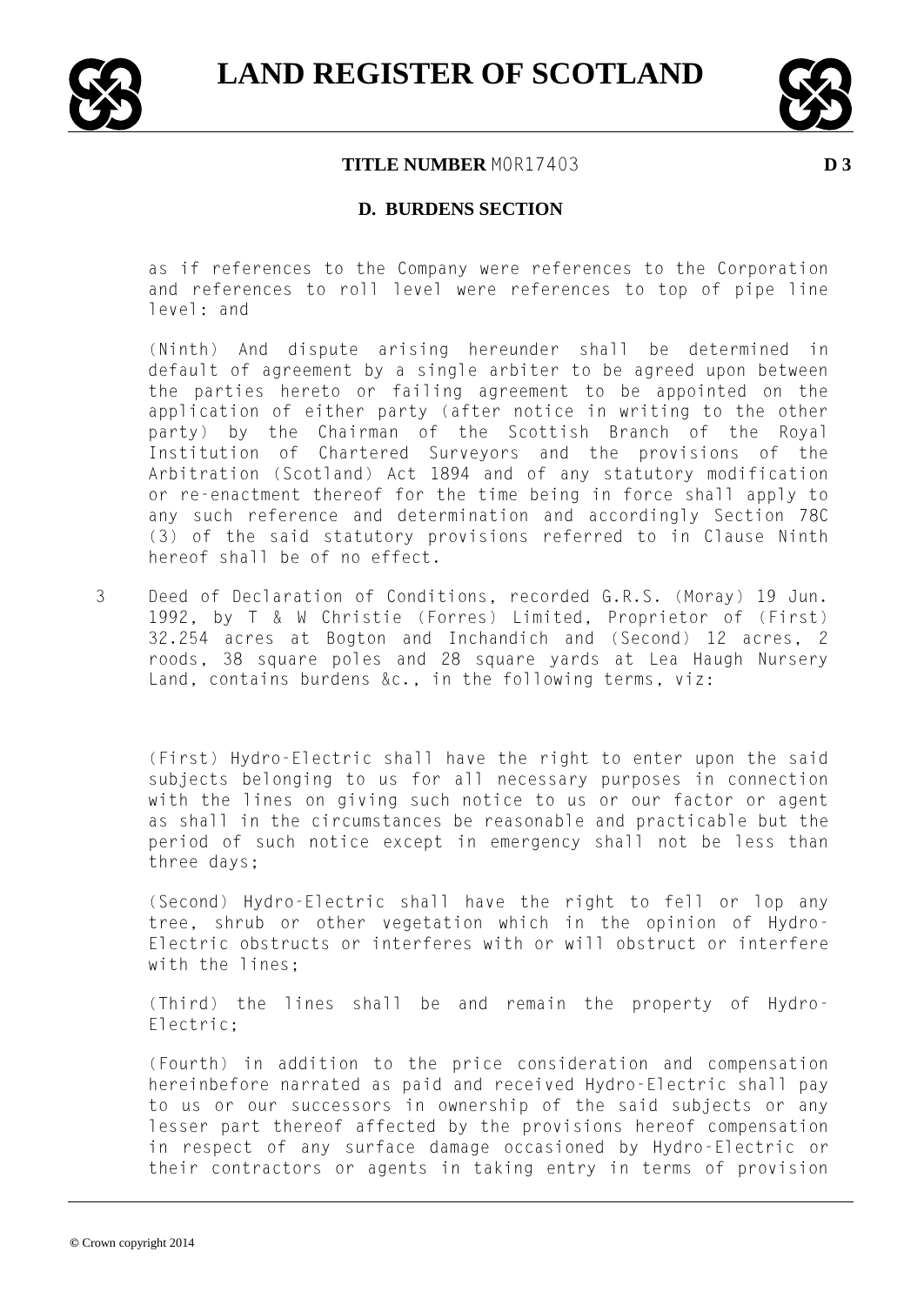



### **D. BURDENS SECTION**

(First) hereof and in respect of the value of any tree, shrub or other vegetation, which may be felled or lopped by Hydro-Electric in terms of provision (Second) hereof but specifying that no compensation whatsoever shall be due by Hydro-Electric in respect of any tree, shrub or other vegetation which may be felled or lopped by Hydro-Electric within the area sterilised by the lines shown by black lines, in a green wash on the said plan annexed and executed as relative hereto but such tree, shrub or other vegetation felled or lopped by Hydroelectric within the said sterilised area shall be resigned by Hydro-Electric to the owner of the said sterilised area, and;

(Fifth) the amount or value of any compensation payable in respect of provision (Fourth) hereof shall be assessed and determined failing agreement by the Lands Tribunal for Scotland as arbiters in terms of the Lands Tribunal Act Nineteen hundred and Forty-nine.

- 4 Deed of Servitude and Real Burdens by CHRISTIE-ELITE NURSERIES LIMITED, (the "Burdened Owner") to SCOTTISH WATER (the "Benefited Owner") with consent of BANK OF SCOTLAND plc ("the Consentor"), registered 20 Aug. 2018, contains the following real burdens and servitudes,
	- 1. Definitions and Interpretation

1.1 Definitions

In this Deed:

"Benefited Property" means the subjects known as Forres Waste Water Treatment Works to be registered under Title Number MOR17403;

"Burdened Property" means (IN THE FIRST PLACE) those four fields at Bogton and Inchandich et cetera, Forres lying in the Parish of Forres, the whole extending to thirty two acres and two hundred and fifty four decimal or one thousandth part of an acre of thereby Imperial Measure all as the said fields are delineated and coloured pink on the tracing of the Ordnance Survey Map annexed as relative to the Disposition by Miss Adeline Ellen Maggie Grant, Miss Leonara Gertrude Eveline Grant and Miss Mabel Mary Stuart Grant and Arthur Woodman Blair as Curator Bonus to Miss Vivian Alice Rosabel Grant in favour of Peter Murdoch recorded G.R.S. (Moray) on 28 September 1949; (IN THE SECOND PLACE) the dwellinghouse now known as Broxburn, Bogton, Forres with the solum thereof and ground attached lying in the Parish of Forres being the subjects described in and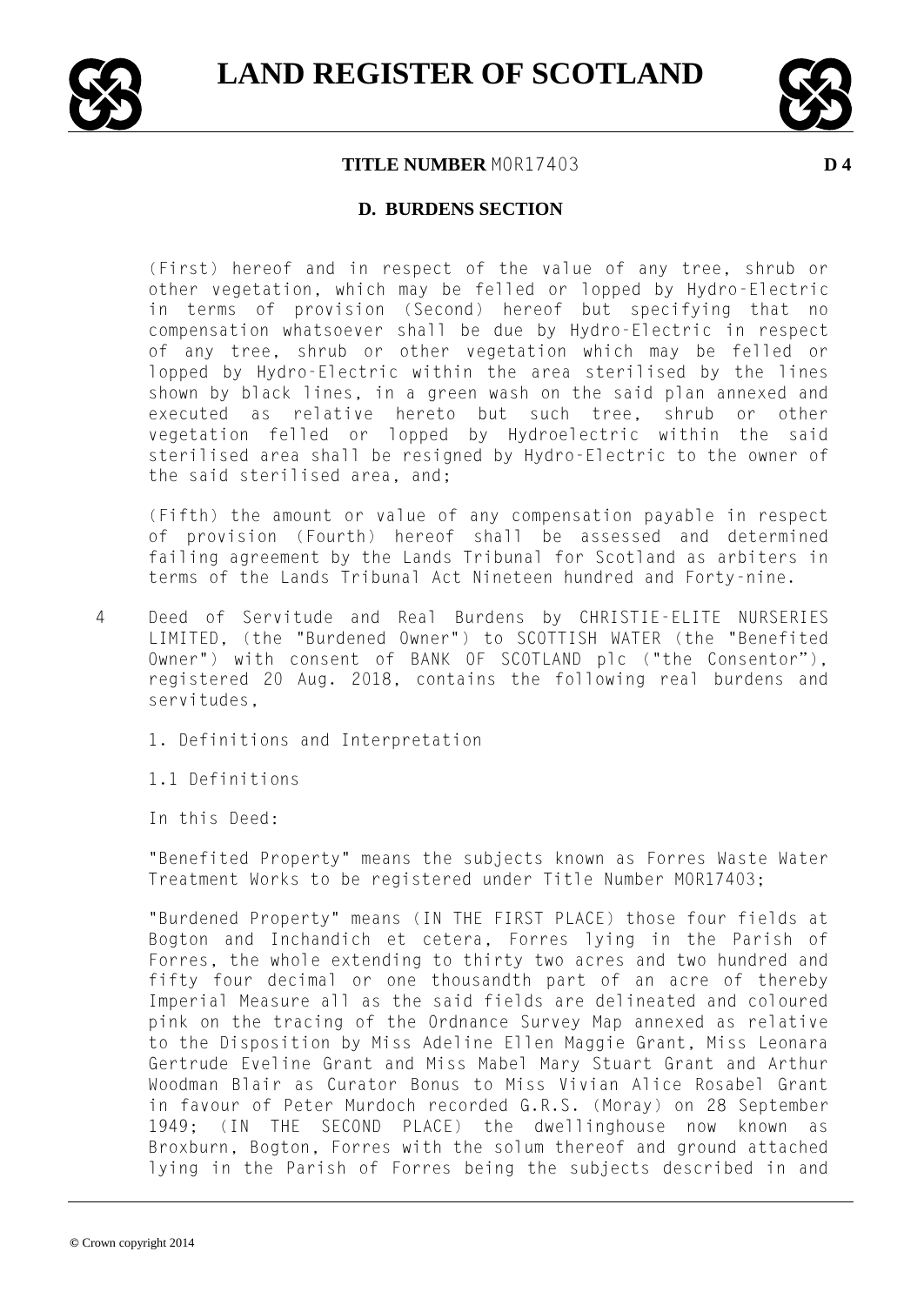



#### **D. BURDENS SECTION**

disponed by the Disposition granted by Miss Lydia Woods in favour of Thomas Murdoch recorded G.R.S. (Moray) on 7 June both months 1935; and (IN THE THIRD PLACE) that lot or piece of land sometime part of the Lands of Bogton in the Parish of Forres and County of Moray extending to 33 square poles 18 square yards and 15 decimal or one hundredth parts of a square yard or thereby Imperial Measure described in and disponed by and delineated and coloured pink on the plan annexed as relative to the Feu Disposition by Miss Adeline Ellen Maggie

Grant, Miss Leonara Gertrude Eveline Grant and Miss Mabel Mary Stuart Grant and Arthur Woodman Blair as Curator Bonus to Miss Vivian Alice Rosabel Grant in favour of Miss Adeline Murdoch recorded G.R.S. (Moray) on 1 May 1946;

"Date of Entry" means 7 October 2017;

"Date of Expiry" means 6 October 2022;

"Real Burdens" means the real burdens set out in Part 3 of the Schedule;

"Schedule" means the schedule annexed to this Deed of Servitude;

"Servitude Area" means that area of ground extending to THREE THOUSAND ONE HUNDRED (3,100sqm) square metres or thereby, tinted blue on the cadastral map and forming part of the Burdened Property;

"Servitude Conditions" means the conditions under which the Servitude Rights are to be exercised set out in Part 2 of the Schedule; and

"Servitude Rights" means the servitude rights set out in Part 1 of the Schedule.

1.2 Interpretation

Save to the extent that the context or the express provisions of this Deed otherwise requires, in this Deed:

1.2.1 words importing any gender include all other genders;

1.2.2 words importing the singular number only include the plural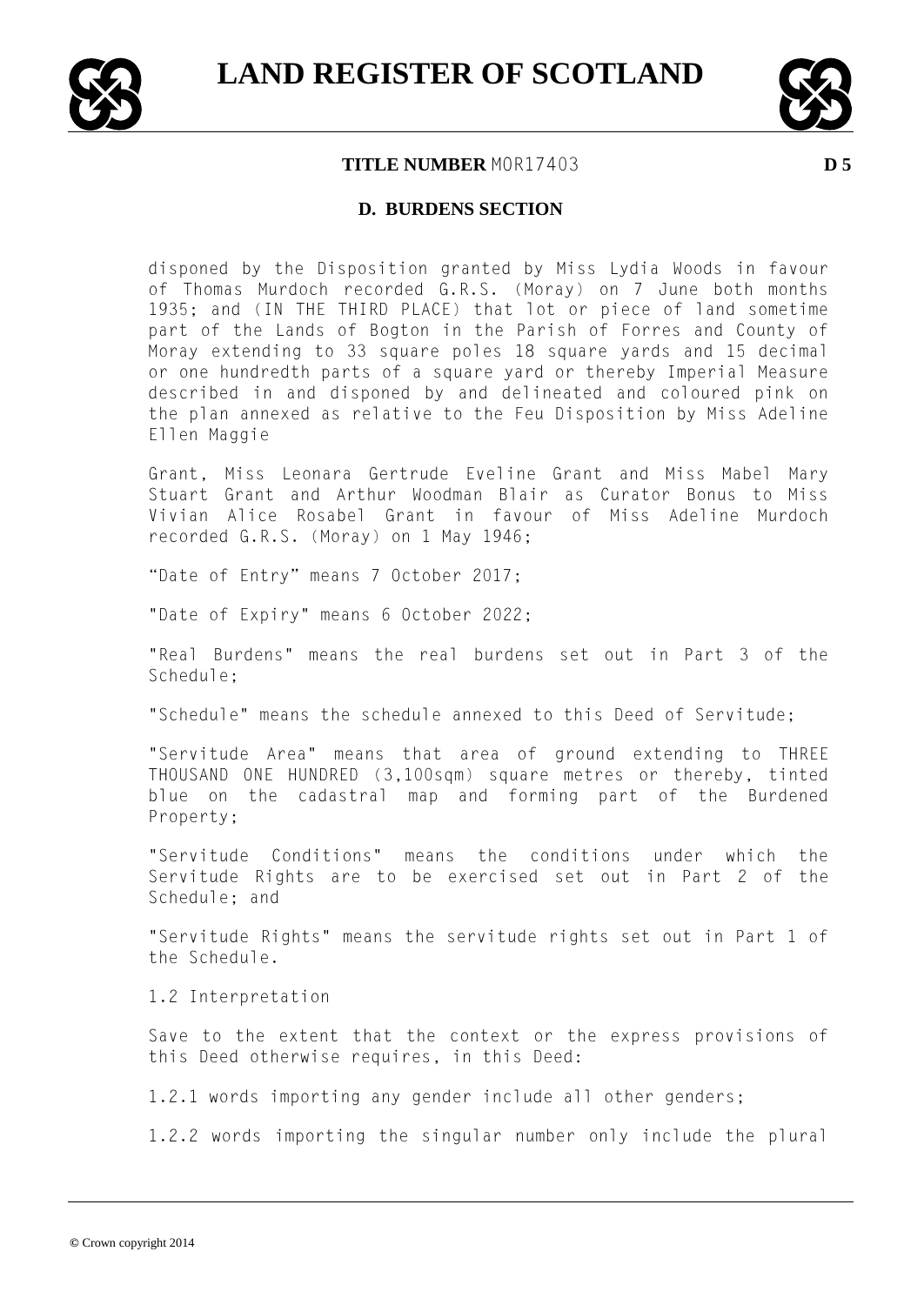



#### **D. BURDENS SECTION**

number and vice versa;

1.2.3 where at any one time there are two or more persons included in the expression "Benefited Owner" or "Burdened Owner" or Consentor obligations contained in this Deed which are expressed to be made by the party denoted by the expression in question are binding jointly and severally on them and their respective executors and representatives whomsoever without the necessity of discussing them in their order.

1.2.4 words importing individuals include legal persons and vice versa;

1.2.5 references to this Deed or to any other document are to be construed as reference to this Deed or to that other document as modified, amended, varied, supplemented, assigned, novated or replaced from time to time;

1.2.6 any reference to a Clause, Schedule or Part of the Schedule is to the relevant Clause, Schedule or part of the Schedule of or to this Deed;

1.2.7 any phrase introduced by the words "including", "include", "in particular" or any similar expression is to be construed as illustrative only and is not to be construed as limiting the generality of any preceding words; and

1.2.8 any rights reserved to the Benefited Owner are exercisable by the tenants, agents, employees, contractors, sub-contractors and others authorised by them from time to time.

1.3 Headings

The headings in this Deed are included for convenience only and are to be ignored in constructing this Deed.

1.4 Schedule

The Schedule forms part of this Deed.

2. Grant of servitude

IN CONSIDERATION of the sum of FIFTY THOUSAND POUNDS (£50,000) STERLING paid to the Burdened Owner by the Benefited Owner, the Burdened Owner grants the Servitude Rights but subject always to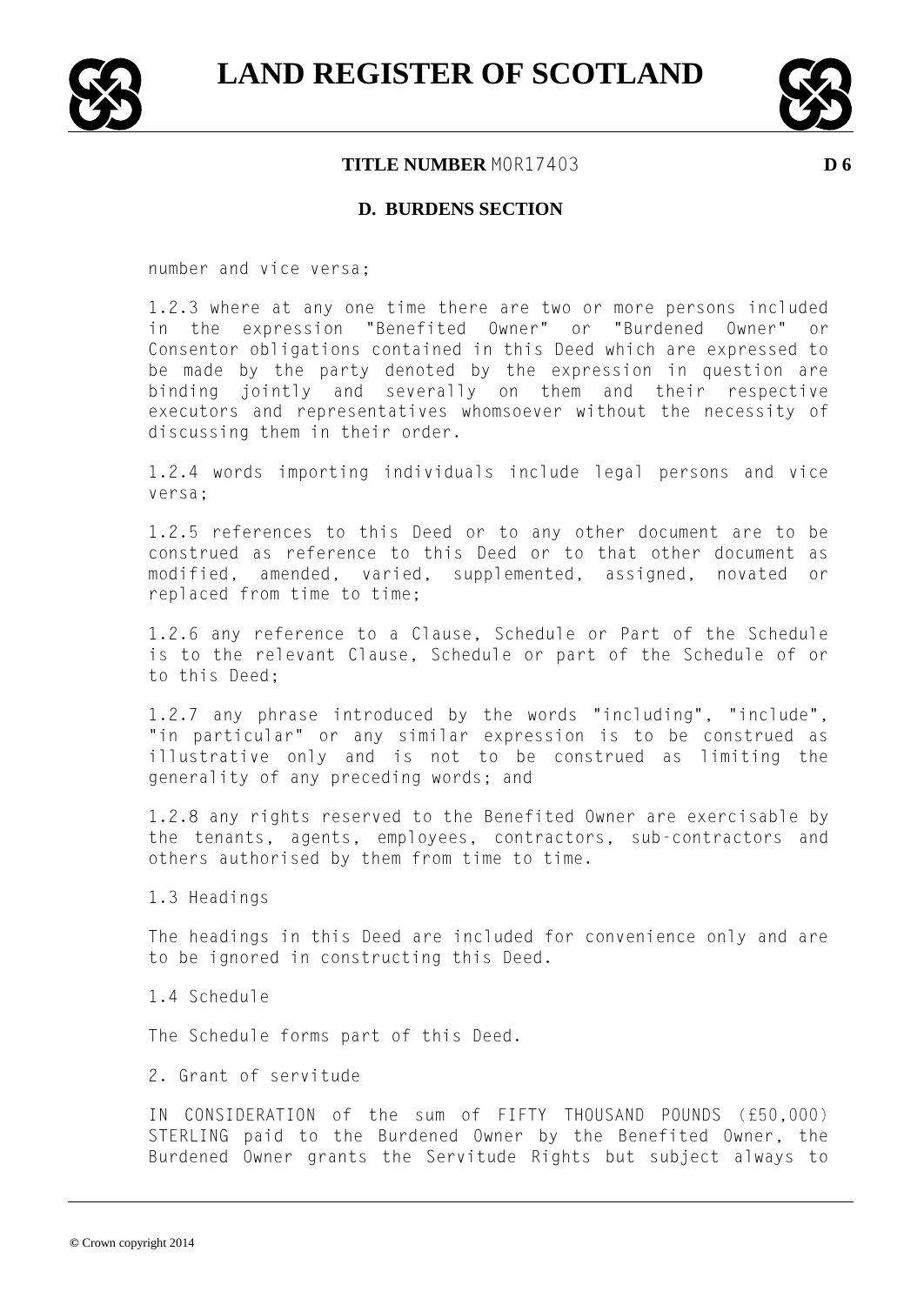



### **D. BURDENS SECTION**

the Servitude Conditions (if any).

3. Consent

The Consentor consents to the grant of the Servitude Rights subject to the Servitude Conditions (if any).

4. Consent to Real Burdens

4.1 The Burdened Owner and the Consentor consent to the imposition of the Real Burdens on the Burdened Property.

4.2 The Benefited Owner has the right to the Real Burdens.

5. Duration of Servitude

The Servitude Rights granted by this Deed will be exercisable with effect from 7 October 2017 and shall expire on 6 October 2022 notwithstanding the dates hereof

("the Duration").

8. No Applications

No application may be made to the Lands Tribunal for Scotland under section 90(1)(a)(i) of the Title Conditions (Scotland) Act 2003 in respect of the servitudes and Real Burdens set out in this Deed for a period of five years after the registration of this Deed in the Land Register of Scotland and the recording of this Deed in the General Register of Sasines.

This is the Schedule referred to in the foregoing Deed of Servitude and Real Burdens by Christie-Elite Nurseries Limited in favour of Scottish Water with the Consent of Bank of Scotland PLC

Part 1

The Servitude Rights

The following Servitude Rights are imposed on the Burdened Property in favour of the Benefited Property for the Duration only:

1. A non-exclusive servitude right of access and egress at all times for pedestrians and vehicles (including heavy vehicles) over and across the Servitude Area including for the avoidance of doubt the transportation of materials, machinery and equipment for the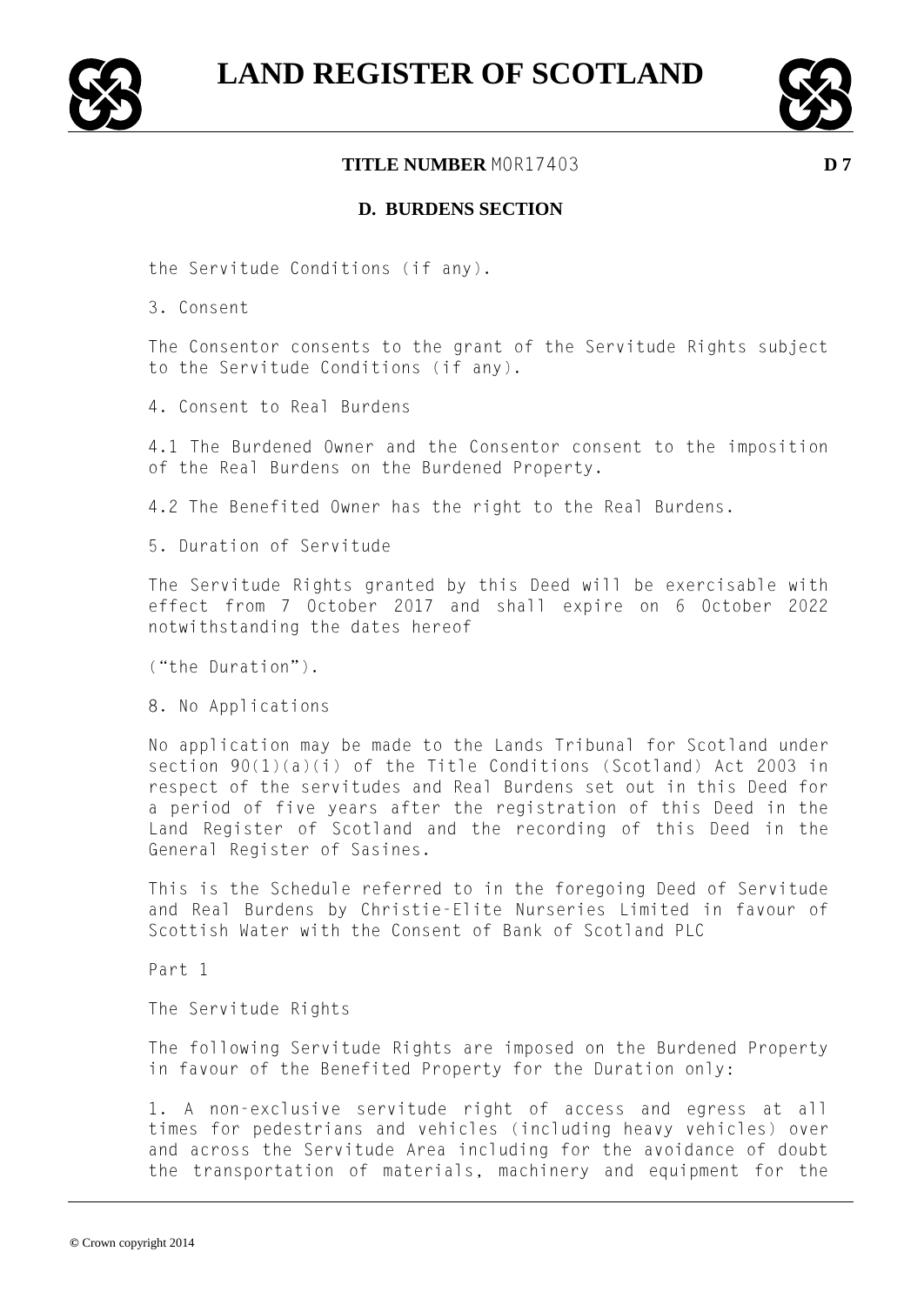



### **D. BURDENS SECTION**

purpose of access and egress to the Benefited Property (including the upgrade of the Forres Waste Water Treatment Works) together with:

(a) the right to carry out improvement work to the Servitude Area insofar as such work as my be reasonably necessary for the operational requirements of the owner of the Benefited Property for the time being; and

(b) the right to take any necessary additional health and safety measures which may be required to be carried out to the Servitude Area (and which are to be agreed between the parties acting reasonably). The additional health and safety measures may include (but are not limited to) (i) the installation of traffic safety barriers and signage to the section of the Servitude Area located to the south of the railway and (ii) the erection of fencing around the Servitude Area to the north side of the railway.

Part 2

The Servitude Conditions

The Servitude Rights created by this Deed are subject to the following Servitude Conditions:

1. The Servitude Rights are imposed on the Burdened Property in favour of the Benefited Property for the Duration only.

2. The owner for the time being of the Benefited Property acknowledges that the

Servitude Rights do not include rights of access over the level crossing over the railway known as Bogton Nursery Level Crossing owned by Network Rail. No prescriptive rights of access shall be created over the railway.

3. The owner for the time being of the Benefited Property will:

1.1 make good on demand all damage caused to the Burdened Property by reason of the exercise of the Servitude Rights by the owner for the time being of the Benefited Property or their tenants, agents, employees, contractors, sub-contractors and others authorised by them from time to time, to the reasonable satisfaction of the owner for the time being of the Burdened Property;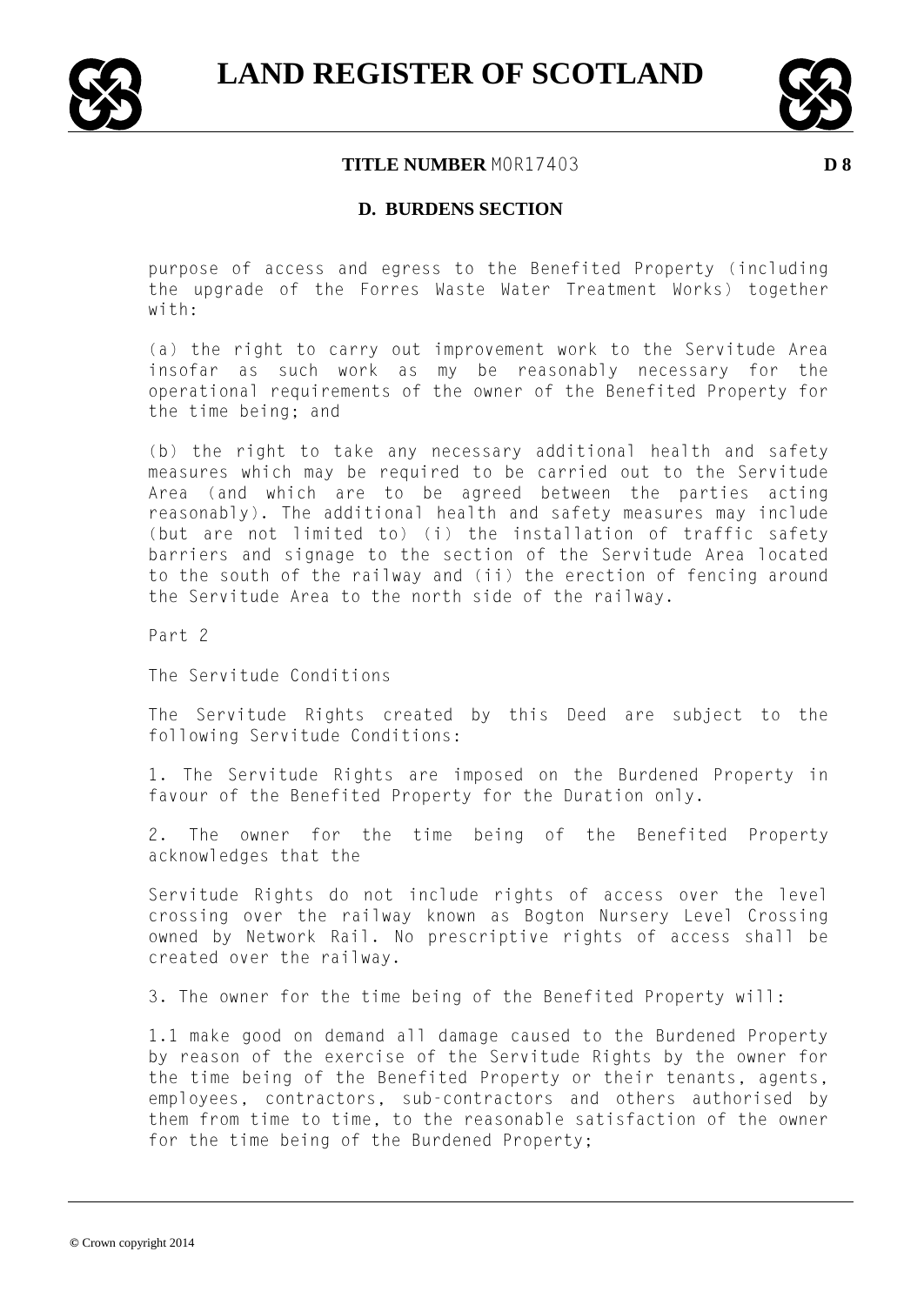



**D. BURDENS SECTION**

1.2 procure that the Servitude Rights are exercised so as to cause the minimum disturbance, nuisance, or annoyance reasonably practicable to the owner for the time being of the Burdened Property and their tenants or occupiers, and all other adjoining or neighbouring proprietors, tenants or occupiers;

1.3 be responsible for a share of the maintenance of the Servitude Area on an according to user basis; and

1.4 comply with the reasonable health and safety requirements of the owner of the Burdened Property as may be required from time to time.

4. The parties will agree a plan for (1) the regular joint monitoring and inspection of the Servitude Area and (2) for carrying out reasonable repairs when necessary.

5. The owner for the time being of the Benefited Property will not tarmac the Servitude Area without the prior consent of the owner for the time being of the Burdened Property.

6. Compensation

6.1 The owner for the time being of the Benefited Property will pay full compensation to the owner for the time being of the Burdened Property in respect of any loss, damage or injury (in this paragraph 6.1 of this Part 2 of the Schedule together referred to as "Losses", and "Loss" shall be construed accordingly) of whatsoever nature suffered by the owner for the time being of the Burdened Property (or those for whom it is responsible in law), to the extent that such Losses are directly caused by or on behalf of the owner for the time being of the Benefited Property (or those for whom it is responsible in law) and are directly attributable to and arise from the exercise of the Servitude Rights or the breach of the Servitude Conditions set out in this Part 2 of the Schedule.

6.2 The owner for the time being of the Burdened Property shall use its reasonable endeavours to mitigate all such Losses.

6.3 For any claim by the owner for the time being of the Burdened Property in relation to a Loss under this paragraph 6 of this Part 2 of the Schedule, the owner for the time being of the Burdened Property shall make such claim to the owner for the time being of the Benefited Property within 24 months of the date on which the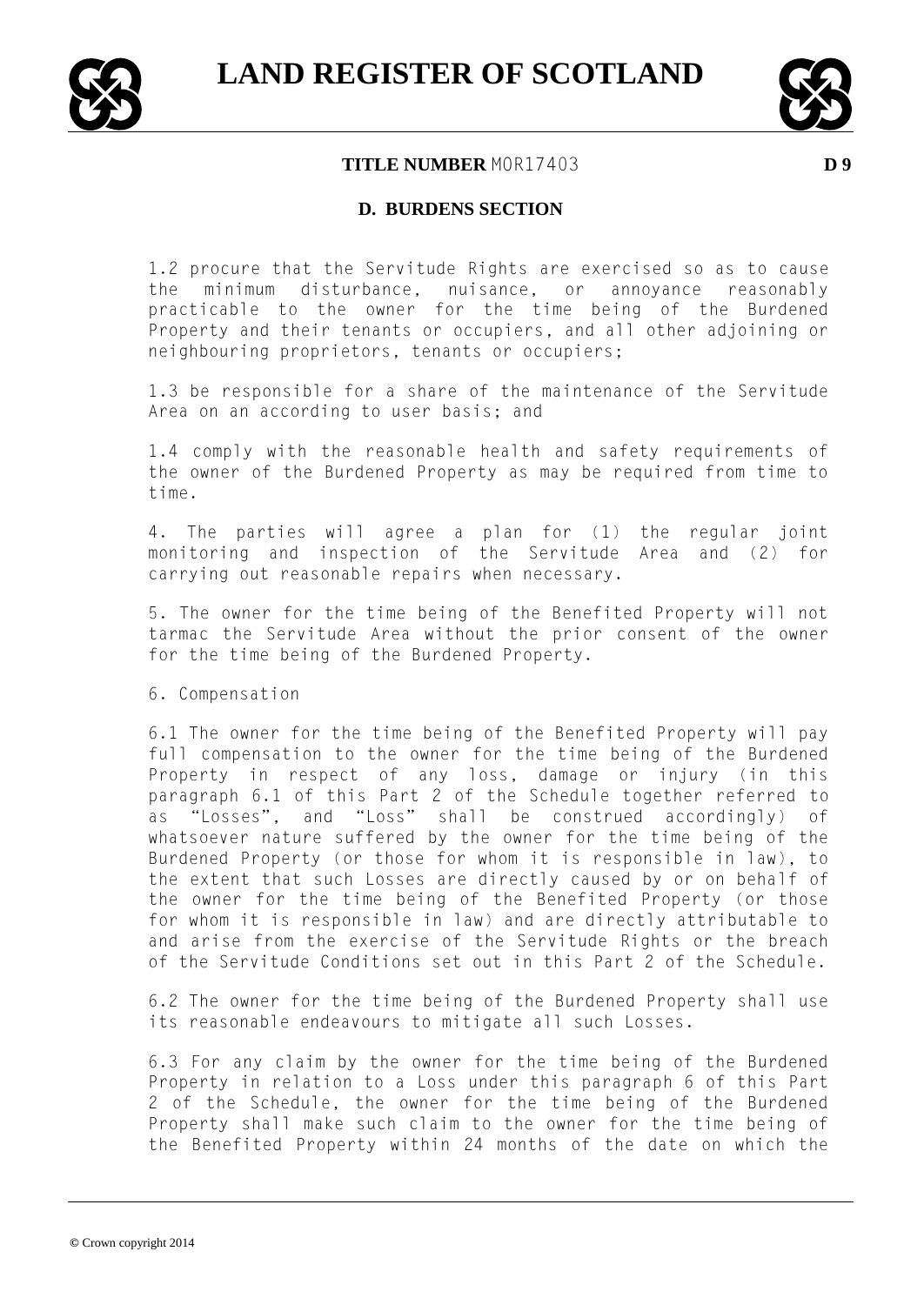



#### **D. BURDENS SECTION**

relevant Loss is alleged to have arisen.

6.4 Paragraphs 6.1, 6.2 and 6.3 of this Part 2 of the Schedule shall not apply to the extent that:

6.4.1 such Losses arise by virtue of the fault or negligence of the owner for the time being of the Burdened Property (or those for whom it is responsible in law); or

6.4.2 such Losses are indirect, special or consequential losses (which expressions include loss of profits and business interruption), but declaring that tree crop loss shall form a valid head of claim.

Part 3

Real Burdens

The following real burdens are imposed on the Burdened Property in favour of the Benefited Property for the Duration only:

1. The owner for the time being of the Burdened Property shall not erect any building or other erection or carry out any development or construction work or plant, grow, cultivate or permit to grow any trees, shrubs, bushes or other plants and vegetation (1) over the Servitude Area or (2) which otherwise is likely adversely to affect the Servitude Area or the access of the owner for the time being of the Benefited Property thereto and to the Benefited Property without the prior written consent of the owner for the time being of the Benefited Property and the owner for the time being of the Benefited Property shall be entitled to lop, cut or remove the whole or any part of any trees, shrubs, bushes, other plants and vegetation or remove any building obstructing or causing interference or likely to obstruct or cause interference to the Servitude Area and/or the Benefited Property all without any liability and/or damages attaching to the owner for the time being of the Benefited Property.

2. The owner for the time being of the Burdened Property shall not alter the existing ground levels along the Servitude Area or obstruct in any way the access of the owner for the time being of the Benefited Property to same without the prior written consent of the owner for the time being of the Benefited Property.

Note: The Clause numbering in the foregoing entry reflects the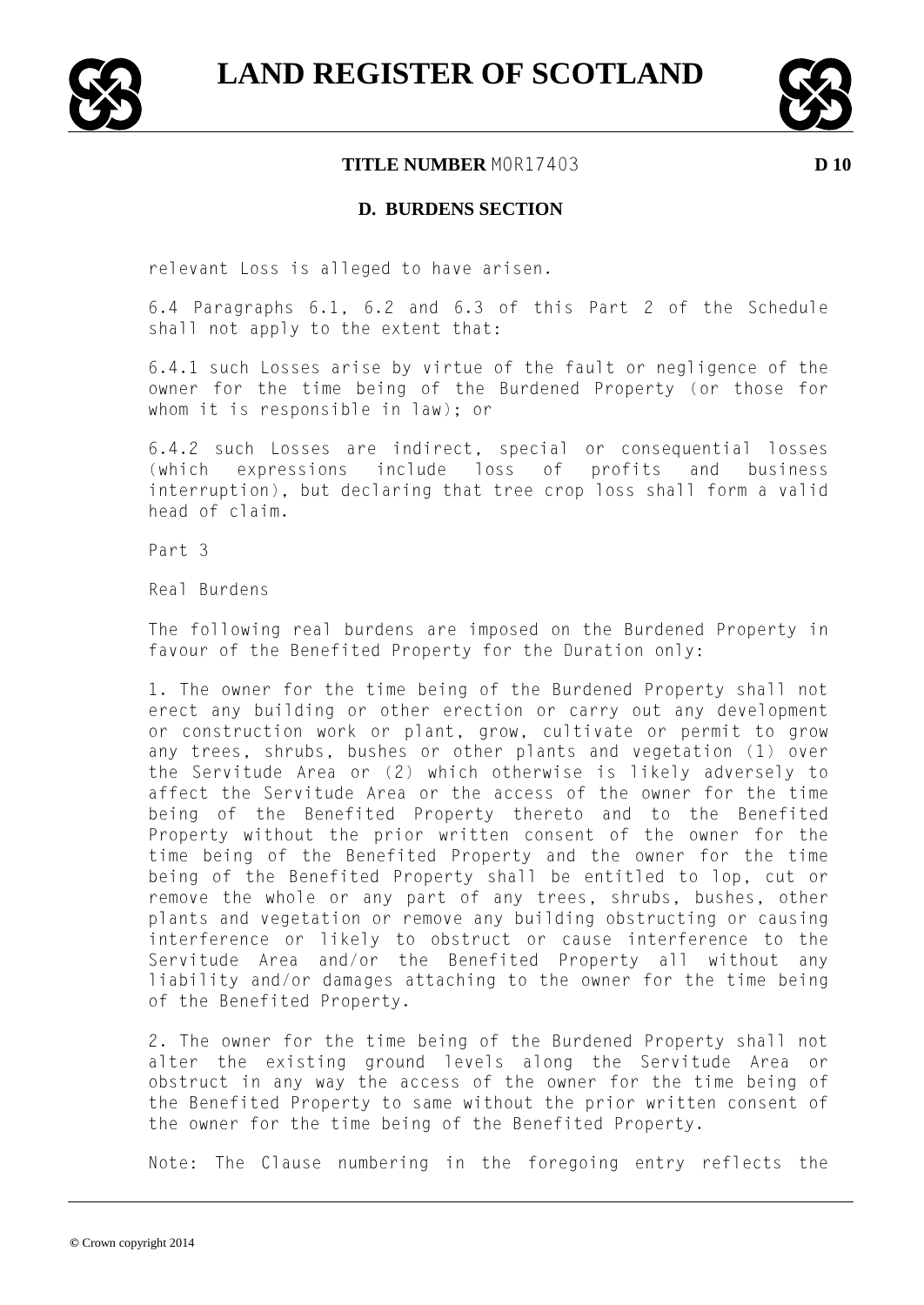



## **D. BURDENS SECTION**

original numbering in the Deed.

5 Explanatory Note: The descriptions of the burdened and benefited properties in any deed registered in terms of sections 4 and 75 of the Title Conditions (Scotland) Act 2003 in this Title Sheet are correct as at the stated date of registration of such deed.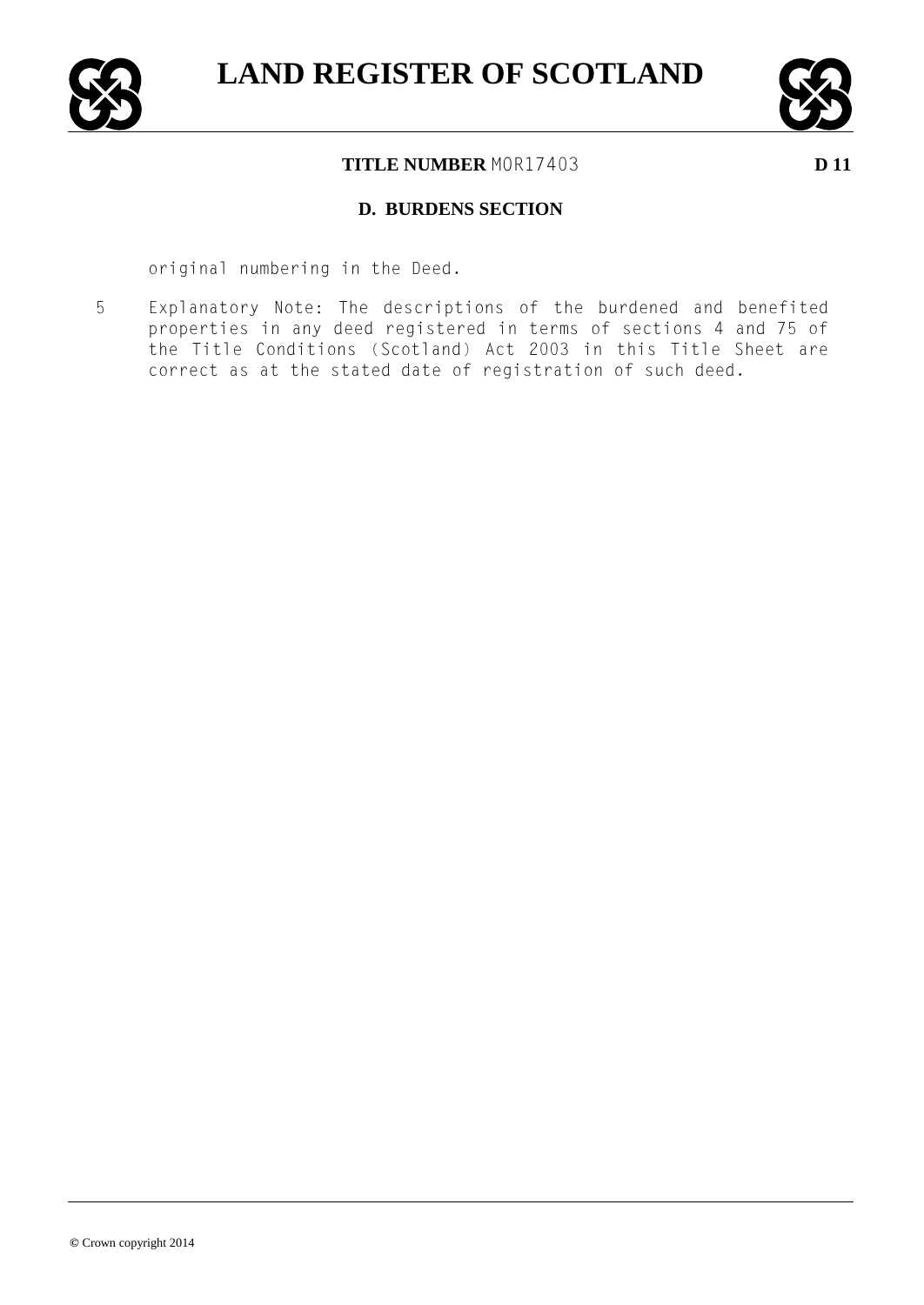